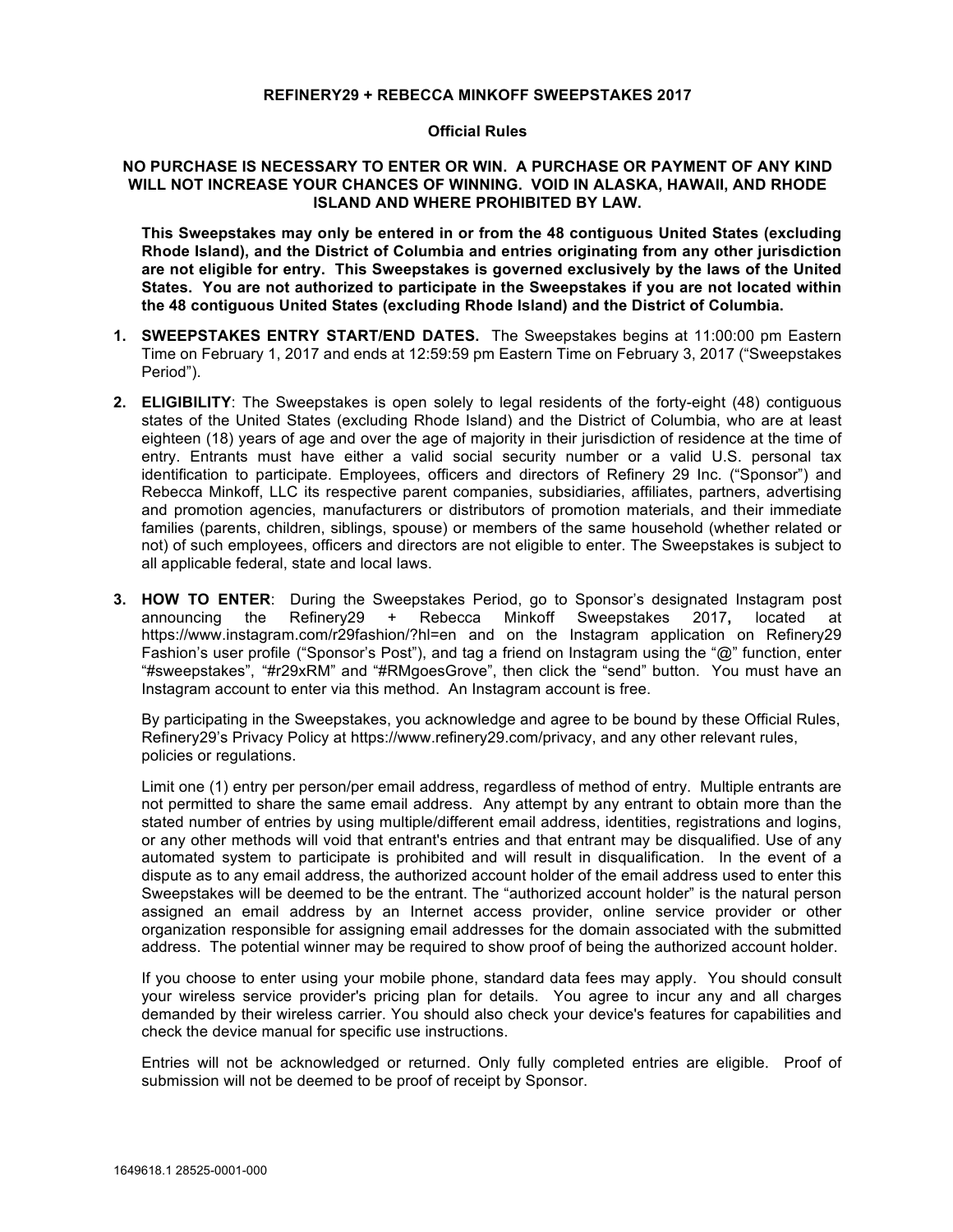**4. REQUIREMENTS OF ENTRIES**: By entering the Sweepstakes, each entrant warrants and represents that: (a) entrant's entry does not contain any material or elements that are not owned by the entrant, or which are subject to the rights of third parties; (b) entrant's entry is not a duplicate of any other submitted entries; (c) entrant's entry will not violate any law, rule or regulation or infringe on any rights of any third parties; and (d), the entry complies with the Refinery29's Terms of Use (located at http://www.refinery29.com/terms-and-conditions). By submitting an entry, entrant agrees that Sponsor, in its sole discretion, may remove any entry and disqualify an entrant from the Sweepstakes if it believes, in its sole discretion, which the entrant's entry fails to conform to the foregoing or these Official Rules.

By entering the Sweepstakes, entrant agrees that Sponsor's decisions are final and binding in all matters relating to this Sweepstakes, including, but not limited to, interpretation and application of these Official Rules. By entering the Sweepstakes, entrants fully and unconditionally agree to be bound by these Official Rules and the decisions of Sponsor, which will be final and binding in all matters relating to the Sweepstakes.

By submitting an entry, entrant hereby grants permission for the entry to be posted on www.refinery29.com and other websites, applications, or social media platforms (including those of Sponsor). Entrant agrees that Released Parties (as defined below) are not responsible for any unauthorized use of entries by third parties. Released Parties do not guarantee the posting of any entry.

- **5. PRIZE SELECTION/ODDS:** The winning entry for the prize will be chosen in a random drawing from all eligible entries during the Sweepstakes Period on or about February 3, 2017. Odds of winning depend on the number of eligible entries received for the drawing. Subject to verification of eligibility and compliance with these Official Rules, the winning entry chosen as determined by the Sponsor, will be deemed the potential prize winner.
- **6. WINNER NOTIFICATION**: On or about February 3, 2017, the potential Sweepstakes winner will be notified by Instagram direct message, or if an email address has been provided by a potential winner, that potential winner will be notified via email at the email address provided by potential winner. A potential winner must respond to Sponsor's notification within twelve (12) hours after the notification. A potential winner's failure to respond to the prize notification within the specified twelve (12) hours will be considered such potential winner's forfeiture of the prize and an alternate winner may be selected from the pool of eligible entries. If an entrant is found to be ineligible, an alternate winner may also be selected from the pool of eligible entries. After initial contact has been made, subsequent communication may take place via e-mail or telephone. A potential winner may be required to sign and return, where legal, an Affidavit/Declaration of Eligibility, Liability/Publicity Release and/or rights transfer document within one (1) calendar day of receipt. If such document is not returned within the specified time period, a prize or prize notification is returned as undeliverable, or a potential winner is not in compliance with these Official Rules, that potential winner's prize will be forfeited and an alternate winner will be selected. Upon prize forfeiture, no compensation will be given. In the event of a dispute as to the identity of any potential winner, Sponsor reserves the right in its sole discretion to select another winner and the unidentifiable potential winner will forfeit all rights to a prize.
- **7. PRIZE:** Twenty-five (25) winner will each receive: two (2) tickets to the Rebecca Minkoff fashion show on Saturday, February 4, 2017 in Los Angeles, CA (ARV: \$0.00 each); and one (1) Rebecca Minkoff Holiday Pouch (ARV: \$50.00 each).

Prize is subject to applicable terms and conditions.

The total approximate retail value of the Prize is \$1250.00. The Prize is non-transferable. No substitutions or cash redemptions. In the case of unavailability of the Prize, Sponsor reserves the right to substitute the Prize with a prize of equal or greater value. Unclaimed prizes will not be awarded. Unclaimed prizes will not be awarded. All unspecified expenses including any travel or accommodations are the responsibility of winner. Limit one (1) prize per person or household.

All entrants to the Rebecca Minkoff fashion show event will be required to sign a release, and Rebecca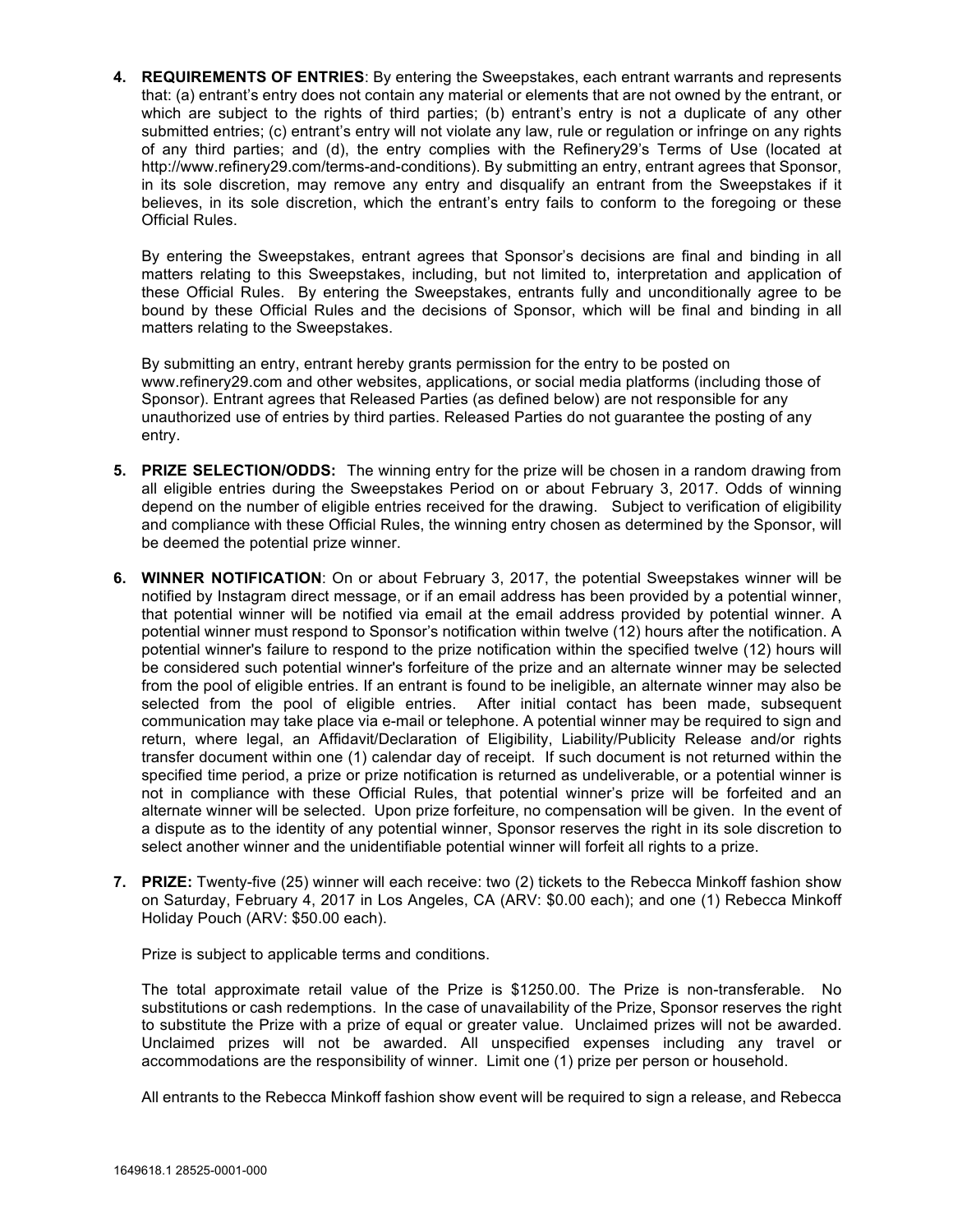Minkoff, LLC and Sponsor reserve the right to refuse entry to anyone who does not sign such release. Rebecca Minkoff, LLC reserves the right to refuse access to any potential entrant in its sole discretion.

The prize is awarded "as is" with no warranty or guarantee, either express or implied. The winner is responsible for all applicable federal, state and local taxes, if any, as well as any other costs and expenses associated with prize acceptance and use not specified herein as being provided. Where applicable, taxes may be withheld by Sponsor and Sponsor shall have no obligation to adjust the prize or otherwise compensate the winner for any taxes withheld. The winner agrees to furnish Sponsor with and/or execute any additional document requested by Sponsor in connection with the awarding of the prize.

- **8. GENERAL CONDITIONS**: By participating, each entrant agrees: (a) to abide by these Official Rules and decisions of Sponsor, which shall be final and binding in all respects relating to this Sweepstakes; and (b) to the use of his/her name, voice, performance, photograph/video, image and/or likeness for editorial, administrative, programming, advertising, publicity and promotional purposes in any and all media, now or hereafter known, worldwide and on the Internet, and in perpetuity by Sponsor and its designees, without compensation (unless prohibited by law) or additional consents from entrant or any third party and without prior notice, approval or inspection, and to execute specific consent to such use if asked to do so. By participating, entrant also agrees not to release any publicity or other materials on their own or through someone else regarding their participation in the Sweepstakes without the prior consent of the Sponsor, which it may withhold in its sole discretion.
- **9. LIABILITY**: BY PARTICIPATING, ENTRANTS AND THE WINNER AGREE TO RELEASE AND HOLD HARMLESS SPONSOR, REBECCA MINKOFF, LLC, INSTAGRAM, AND THEIR ADVERTISING AND PROMOTIONS AGENCIES AND THEIR RESPECTIVE PARENT COMPANIES, SUBSIDIARIES, AFFILIATES, PARTNERS, REPRESENTATIVES, AGENTS, SUCCESSORS, ASSIGNS, EMPLOYEES, SHAREHOLDERS, OFFICERS AND DIRECTORS (COLLECTIVELY, "RELEASED PARTIES"), FROM ANY AND ALL LIABILITY, FOR LOSS, HARM, DAMAGE, INJURY, COST OR EXPENSE WHATSOEVER INCLUDING WITHOUT LIMITATION, PROPERTY DAMAGE, PERSONAL INJURY AND/OR DEATH WHICH MAY OCCUR IN CONNECTION WITH, PREPARATION FOR, TRAVEL TO, OR PARTICIPATION IN SWEEPSTAKES, OR POSSESSION, ACCEPTANCE AND/OR USE OR MISUSE OF PRIZE OR PARTICIPATION IN ANY SWEEPSTAKES-RELATED ACTIVITY AND FOR ANY CLAIMS BASED ON PUBLICITY RIGHTS, DEFAMATION, INVASION OF PRIVACY, COPYRIGHT INFRINGEMENT, TRADEMARK INFRINGEMENT OR ANY OTHER INTELLECTUAL PROPERTY-RELATED CAUSE OF ACTION. THE FOREGOING LIABILITIES ARE TO THE MAXIMUM EXTEND PERMITTED BY APPLICABLE LAW.
- **10. MISCELLANEOUS**: Released Parties are not responsible for lost, late, incomplete, damaged, inaccurate, illegible, stolen, delayed, misdirected, undelivered, or garbled Entries; or for lost, interrupted or unavailable network, server, Internet Service Provider (ISP), website, or other connections, availability or accessibility or miscommunications or failed computer, satellite, telephone or cable transmissions, lines, or technical failure or jumbled, scrambled, delayed, or misdirected transmissions or computer hardware or software malfunctions, failures or difficulties, or other errors or difficulties of any kind whether human, mechanical, electronic, computer, network, typographical, printing or otherwise relating to or in connection with the Sweepstakes, including, without limitation, errors or difficulties which may occur in connection with the administration of the Sweepstakes, the processing of entries, the drawing for the prize, the announcement of the prize, or the incorrect uploading of any Sweepstakes-related materials. Released Parties are also not responsible for any incorrect or inaccurate information, whether caused by site users, tampering, hacking, or by any equipment or programming associated with or utilized in the Sweepstakes. Released Parties are not responsible for injury or damage to any person's computer related to or resulting from participating in this Sweepstakes or downloading materials from or use of the website. Persons who tamper with or abuse any aspect of the Sweepstakes or the applications or websites of any Released Party, or who act in an unsportsmanlike or disruptive manner or who are in violation of these Official Rules, as solely determined by Sponsor, will be disqualified and all associated entries will be void. Should any portion of the Sweepstakes be, in Sponsor's sole opinion, compromised by virus, worms, bugs, non-authorized human intervention or other causes which, in the sole opinion of the Sponsor, corrupt